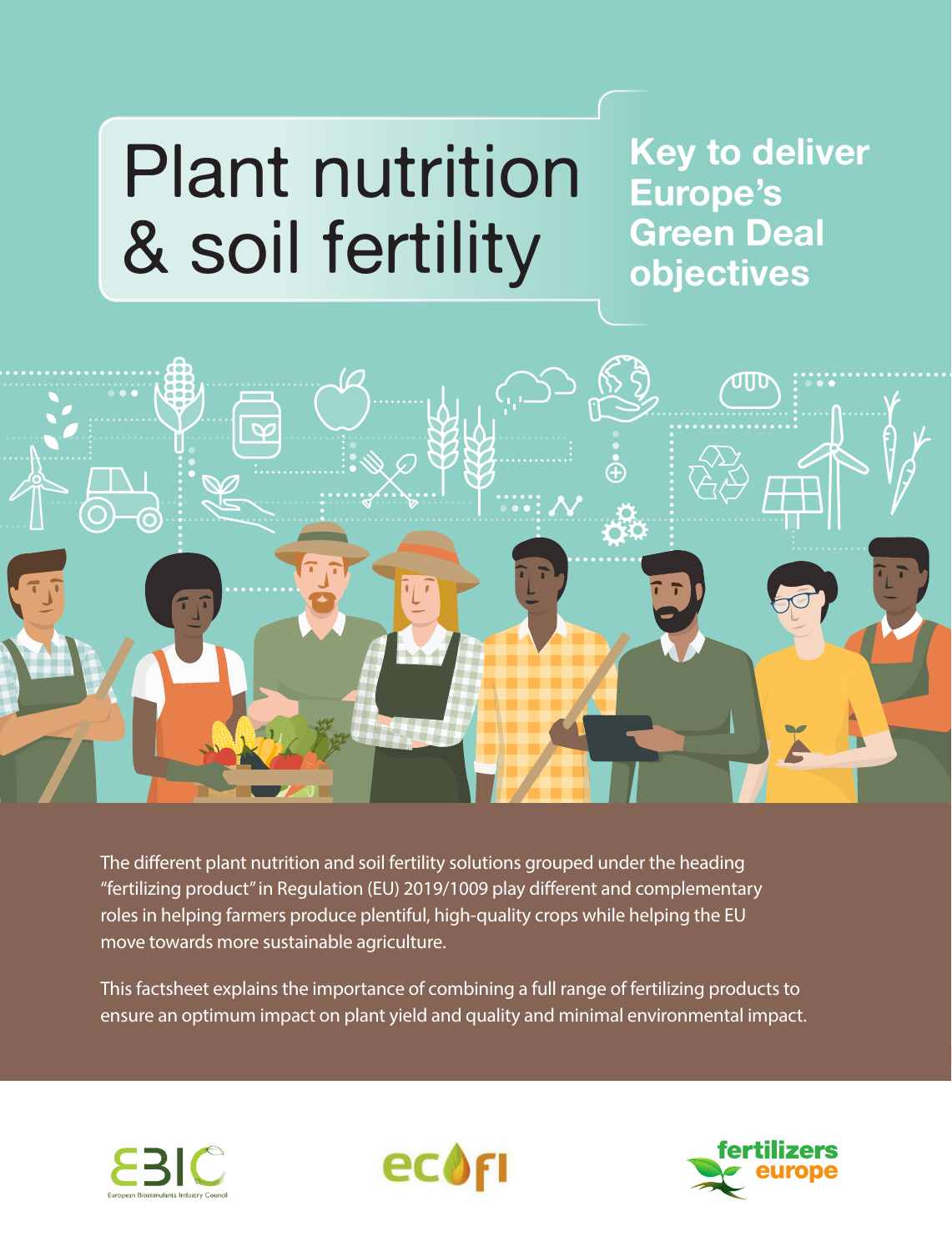## **Plant growth factors**  1

 $CO<sub>2</sub>$ 

1

2

3

Crop growth requires sunlight, carbon dioxide, water, and a balanced supply of the primary nutrients (nitrogen, phosphorus and potassium), secondary and micronutrients. Water and nutrients are primarily absorbed from the soil via the plant's root system.

## **Harvest** 2

 $\begin{array}{ccc} \textcircled{0} & \textcircled{1} & \textcircled{1} & \textcircled{1} \end{array}$ 

<u> Principal za najveći interesti i poznata princip</u>

When the plant is harvested, the nutrients it has absorbed are removed from the soil. Unless these nutrients are replenished, the soil's productivity will decline leading to drastic reduction in yields in the long-term.



**PRIMARY NUTRIENTS**

**SECONDARY NUTRIENTS**

**Fe Mn B Zn Cu Mo**

**MICRONUTRIENTS**

**Na Co Cl Ni Si ...**

**Ca Mg S**

**N P K**

Although crop residues in soils tend to break down and replenish some of the nutrients, on average, soils only provide half of a new crop's nutrient needs. This is where additional inputs play their part.

 $\sqrt{2}$ 

50%

of nutrients need to be replenished to maintain fertile soil

 $\qquad \qquad \qquad \qquad$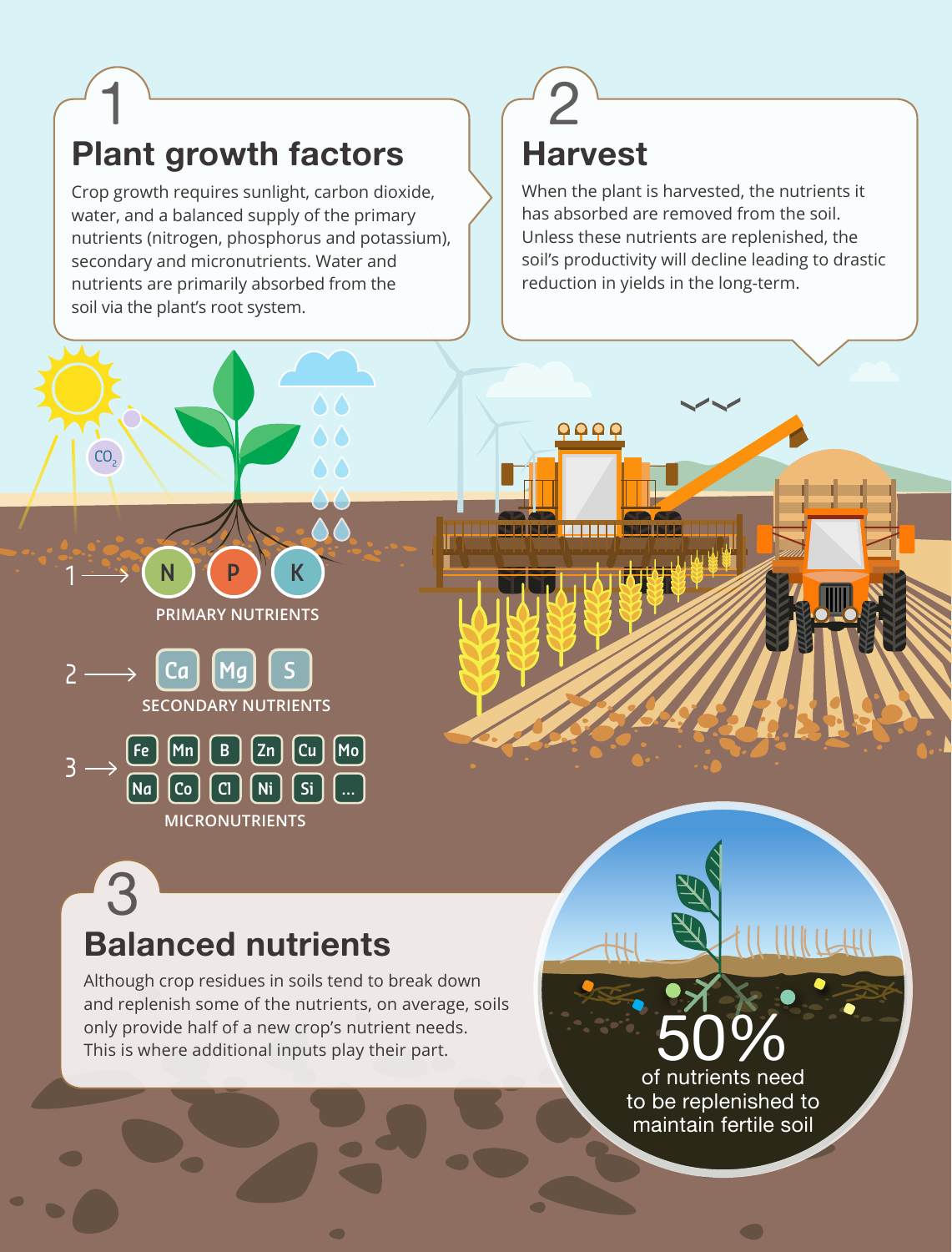## The roles of different **plant nutrition** and **soil fertility products**

## **ORGANIC AND ORGANO- MINERAL FERTILIZERS**

- **>** Contain predictable amounts of **designated nutrients.**
- **>** Provide nutrients which are not always in immediately plant-available forms, but **continue to release nutrients throughout the growth cycle**
- **>** Stimulate microbial activity and improve soil structure by **introducing soil organic carbon**.
- **>** Increase soil organic matter, which also **improves the carbon capture capacity of soils.**

## **INHIBITORS**

- **> Improve** nitrogen use efficiency.
- **> Help to reduce environmental losses**  such as nitrate leaching, ammonia losses to the air and greenhouse gas emissions thanks to compounds added to nitrogen-based fertilizers.
- **> Increase flexibility for farmers** as the number of fertilizer applications can be reduced.

### **LIMING MATERIALS**

- **> Catalyse soil nutrient release.**
- **> Correct the soil pH** by making it less acidic.
- **> Protect** the environment by **preventing the leaching** of water from acid soils.

## **ORGANIC SOIL IMPROVERS**

- **> Increase organic matter** content in soil to make it **more fertile**.
- **> Enhance** the physical structure of the soil.
- **> Support** water retention of soils.
- **> Nourish worms and micro**-**organisms** that contribute to soil fertility.

## **MINERAL FERTILIZERS**

- **>** Bridge the gap between the nutrient supply from the soil and the plant's nutrient requirement for **optimum development.**
- **>** Provide nutrients that can be **immediately taken up** by the plant.
- **>** Define the exact nutrient contents and a **precisely calculable nutrient supply.**
- **>** Maximize plant nutrient uptake and ensure healthy and productive growth for the crop while **minimizing nutrient losses through targeted mineral fertilizer application.**

### **PLANT BIOSTIMULANTS**

- **> Improve nutrient use efficiency** and **help improve crop quality.**
- **> Improve tolerance to harsh growing conditions** such as drought, excess heat and volatile conditions caused by climate change.
- **> Provide** additional beneficial micro-organisms to help **convert nutrients into plant-available forms.**
- **> Stimulate root production** of substances that help plants absorb nutrients and enhance early root growth to improve a plant's interactions with the soil, worms and micro-organisms.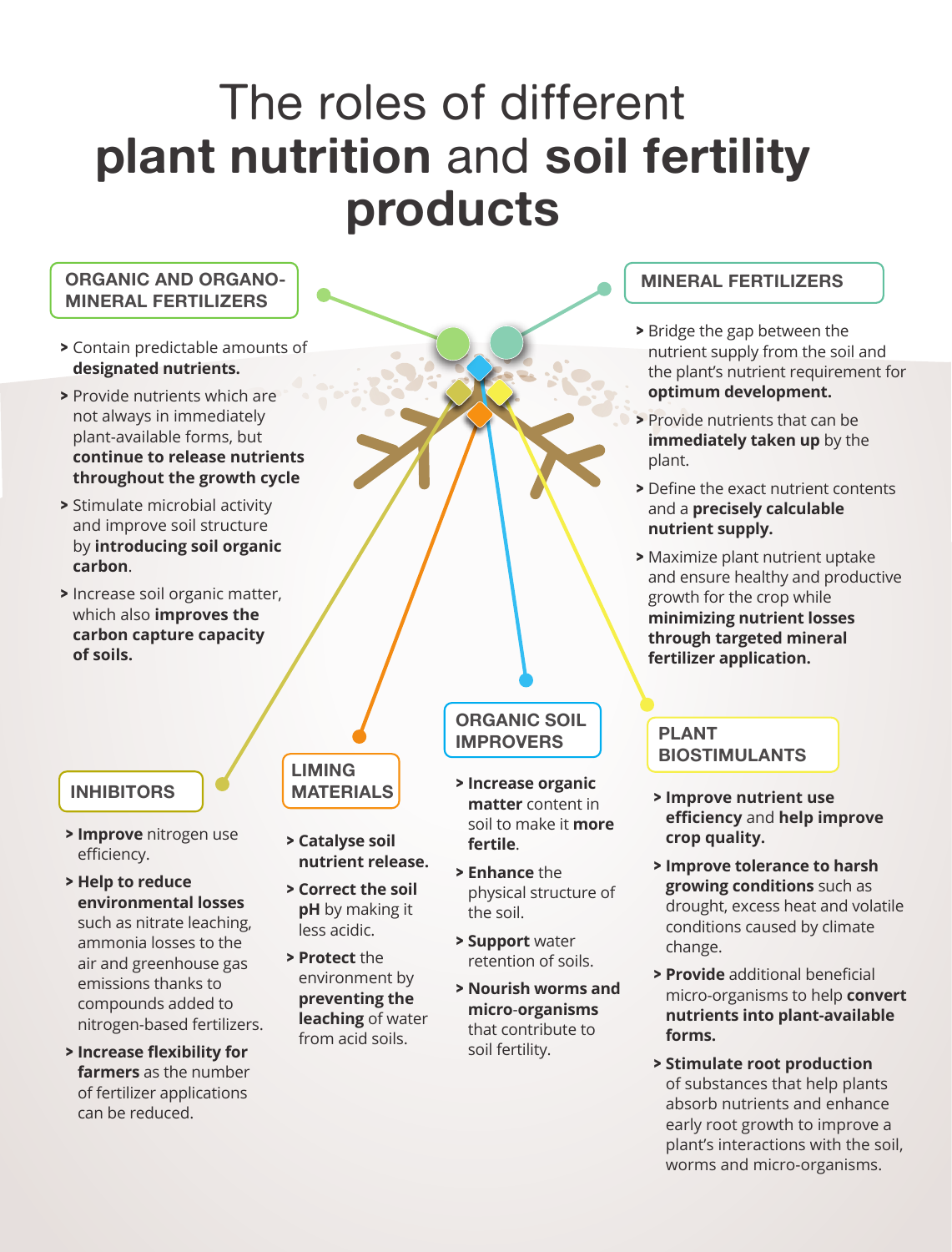## **How can farmers replenish the missing nutrients?** 4



**>** Start with on-farm\* sources of nutrients such as manures and composts. These organic sources provide organic matter as well as nutrients, which is crucial for soil fertility. However,

on-farm sources of nutrients are rarely sufficient to meet all crop's needs since they are unable to provide the full range of nutrients in the right balance to match plant growth requirements. These sources are not directly available to crops.

\*\*\*\*\*\*\*\*\*\*



**>** Apply a combination of mineral, refined organic\*\* and organo-mineral fertilizers and plant biostimulants to ensure balanced plant nutrition.

*\* On-farm sources include raw manures and crop residues*

*\*\* Refined organic fertilizers have concentrated amounts and predictable ratios of nutrients*

## **SOIL FERTILITY**

**Soil fertility is made up of three core aspects: physical structure, chemical composition and biological diversity. All of these aspects are essential for healthy and fertile agricultural soils.** 

## **BIOLOGICAL DIVERSITY**

**The biological diversity of the soil can enhance soil structure and improve the availability of nutrients for plants. A fertile soil is one that has good structure, plenty of organic matter to foster biodiversity, and a balanced pH level.**



### **CHEMICAL COMPOSITION**

**The acidity of the soil (pH) directly affects whether nutrients can be extracted and absorbed by plants, and can adversely affect the soil's biological diversity – which, in turn, can impact nutrient availability and soil structure.**



#### **PHYSICAL STRUCTURE**

**This is strongly influenced by the presence of organic matter in soil, as well as its biodiversity. Roots, insects, worms and other creatures loosen and mix the soil, improving its structure and fertility.**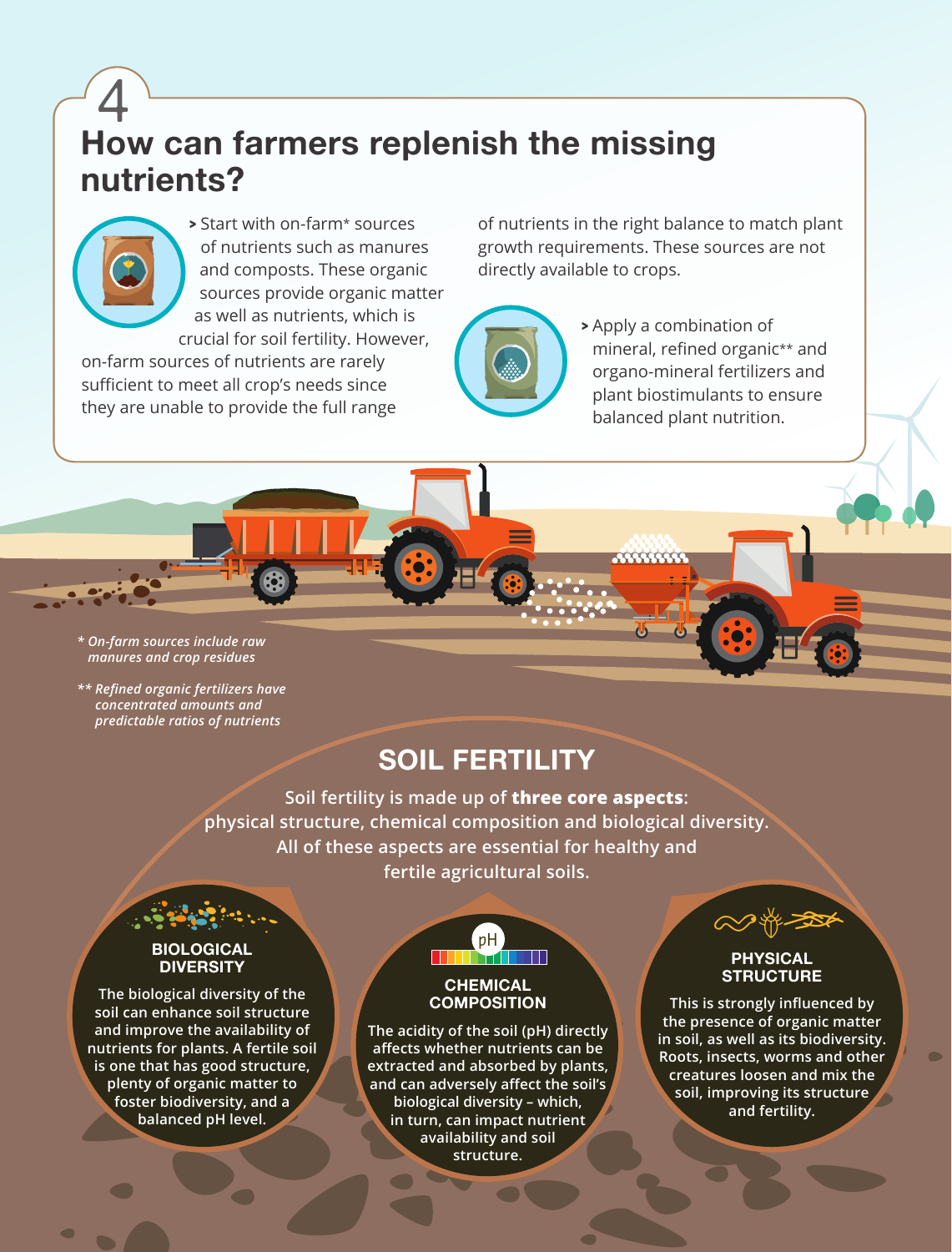## **Towards more circular food systems**

**The plant nutrition sector's role in the circular economy is well established. Both mineral and organic fertilizers have an important role to play in the circular economy, recycling waste products for reuse and promoting sustainability.**

**CIRCULAR**<br>ECONOMY

## **Mineral fertilizers**

manufacturers recycle a wide range of by-products from different industrial production streams, turning them into valuable plant nutrients. They use surplus energy and raw materials that derive from other production processes on both fertilizer production sites and/or through industrial symbiosis. The mineral fertilizer industry is also stepping up its efforts to "close the loop" through greater product recycling and re-use, for example via phosphate recycling.

## **Organic fertilizers**

are manufactured using a combination of various organic raw materials. These include manures, and also plant and animal by-products from a range of industries, instead of discarding them.

## **Plant Biostimulants**

often re-valorise byproducts from other value chains as raw component materials.